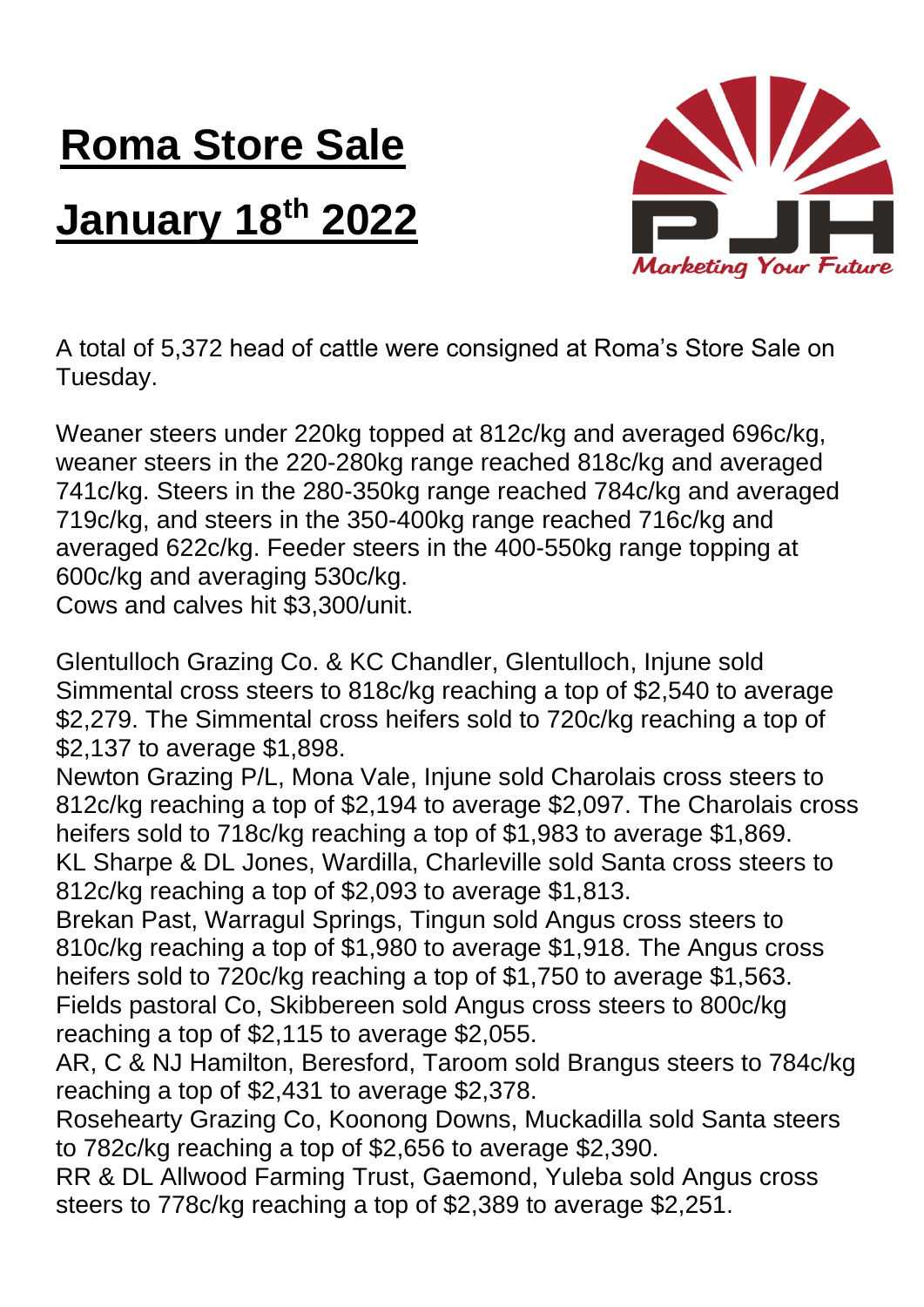FI & MJ Taylor, Lying Downs, Injune sold Charbray steers to 776c/kg reaching a top of \$2,121 to average \$2,000.

AK Grazing PTY LTD, Austral Park, Injune sold Santa cross steers to 775c/kg reaching a top of \$2,551 to average \$2,379. The Santa cross heifers sold to 648c/kg reaching a top of \$2,101 to average \$1,944. RF & DK Hams, Cooly, St George sold Charolais cross steers to 774c/kg

reaching a top of \$2,540 to average \$2,452. LJ & SG Hanna, Terrarara, Mitchell sold Santa steers to 770c/kg reaching

a top of \$2,578 to average \$2,383. The Santa heifers sold to 742c/kg reaching a top of \$2,162 to average \$2,022.

Des & Wendy Jones, Evergreen, Injune sold Charbray Steers to 770c/kg reaching a top of \$2,600 to average \$2,393.

RH, MR & FL Miller, North Kooringa, Roma sold Shorthorn cross steers to 762c/kg reaching a top of \$2,640 to average \$2,367.

WJ & EC Groat Family Trust, Gracemere, Forestvale sold Santa cross steers to 760c/kg reaching a top of \$2,695 to average \$2,146.

Layershire PTY LTD, Koorandai, Roma sold Droughtmaster cross steers to 760c/kg reaching a top of \$2,207 to average \$1,954.

RE & JA Partington, Gunadale, Roma sold Angus cross steers to 754c/kg reaching a top of \$2,112 to average \$1,944.

R & J Underwood, Pine Hills, Wallumbilla sold Droughtmaster steers to 742c/kg reaching a top of \$2,677 to average \$2,458.

RS Loughnan, Bells Paddock, Roma sold Angus steers to 732c/kg reaching a top of \$2,035 to average \$2,028. The Angus cross heifers sold to 664c/kg reaching a top of \$1,780 to average \$1,762.

RA & BA Bain, Mt. Eden, Roma sold Angus cross steers to 732c/kg reaching a top of \$2,496 to average \$2,271.

WB & MG Graham, Catherinvale, Roma sold Angus cross steers to 730c/kg reaching a top of \$2,213 to average \$2,213. The Angus cross heifers sold to 688c/kg reaching a top of \$1,982 to average \$1,982. BRF Southern, Breena Plains, St George sold Santa steers to 730c/kg reaching a top of \$2,062 to average \$2,062.

Oakwood Station Trust, Lorraine Station, Wallumbilla sold Brahman cross steers to 730c/kg reaching a top of \$1,755 to average \$1,656. The Brahman heifers sold to 660c/kg reaching a top of \$1,418 to average \$1,294.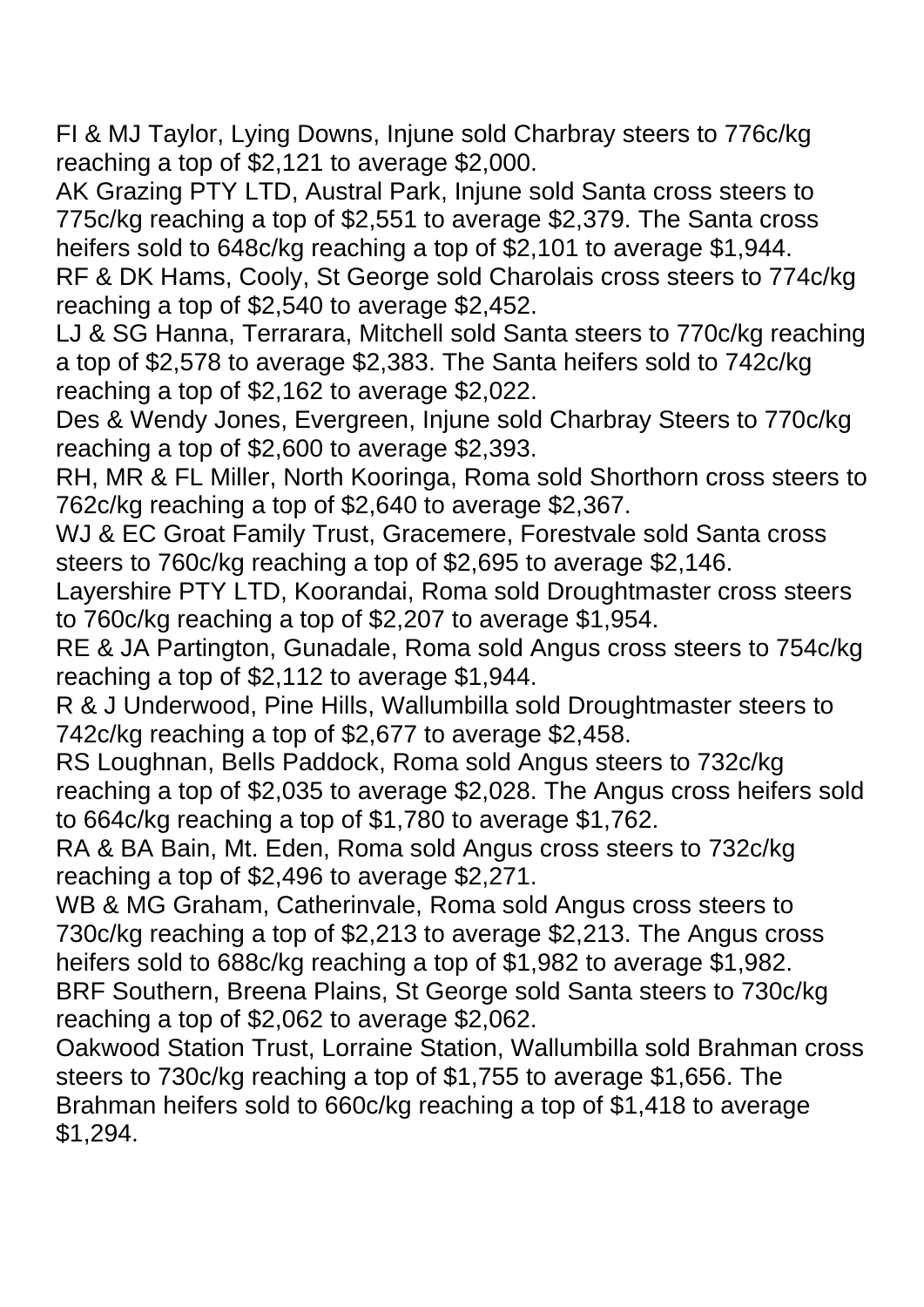Dart Pastoral Co, Thirlstone, Roma sold Brahman steer to 714c/kg reaching to a top of \$2,450 to average \$2,270. The Charolais cross heifers sold to 604c/kg reaching a top of \$1,999 to average \$1,841. IC Jackson & DA Jones, Elavirem, Injune sold Angus cross steers to 704c/kg reaching a top of \$2,375 to average \$2,276.

T & H Grazing, Southbrae, Wallumbilla sold Charolais steers to 672c/kg reaching a top of \$2,279 to average \$2,246.

Wilson Grazing, Redbank, Mitchell sold Braford steers to 656c/kg reaching a top of \$2,318 to average \$1,849.

Mayne Pastoral, Coolamon, Dulacca sold Santa cross steers to 600c/kg reaching a top of \$2,230 to average \$2,188.

Maunder Pastoral Co, Benbow, Wallumbilla sold Charolais steers to 570c/kg reaching a top of \$2,569 to average \$2,569.

Terry Jukes, Armadilla, Morvan sold Brahman cross steers to 530c/kg reaching a top of \$2,504 to average \$2,428.

Heifers under 220kg topped at 806c/kg and averaged 602c/kg, while heifers in the 220-280kg range topped at 768c/kg and averaged 649c/kg. Heifers in the 280-350kg range topped at 742c/kg, averaging 620c/kg. Heifers in the 350-450kg range topped at 648c/kg, averaging 497c/kg.

Tambo Station Pastoral Co, Belah, Hannaford sold Santa heifers to 724c/kg reaching a top of \$2,088 to average \$1,862.

Palm Lea Cattle Company, Pine Grove, Taroom sold Santa heifers to 708c/kg reaching a top of \$2,135 to average \$2,075.

Gwenbrook Farms Pastoral Co, Gwenbrook, Roma sold Charolais Heifers to 698c/kg reaching a top of \$2,073 to average \$2,004.

## *NEXT STORE SALE IS 25th JANUARY PJH SELL 5 th POSITION*